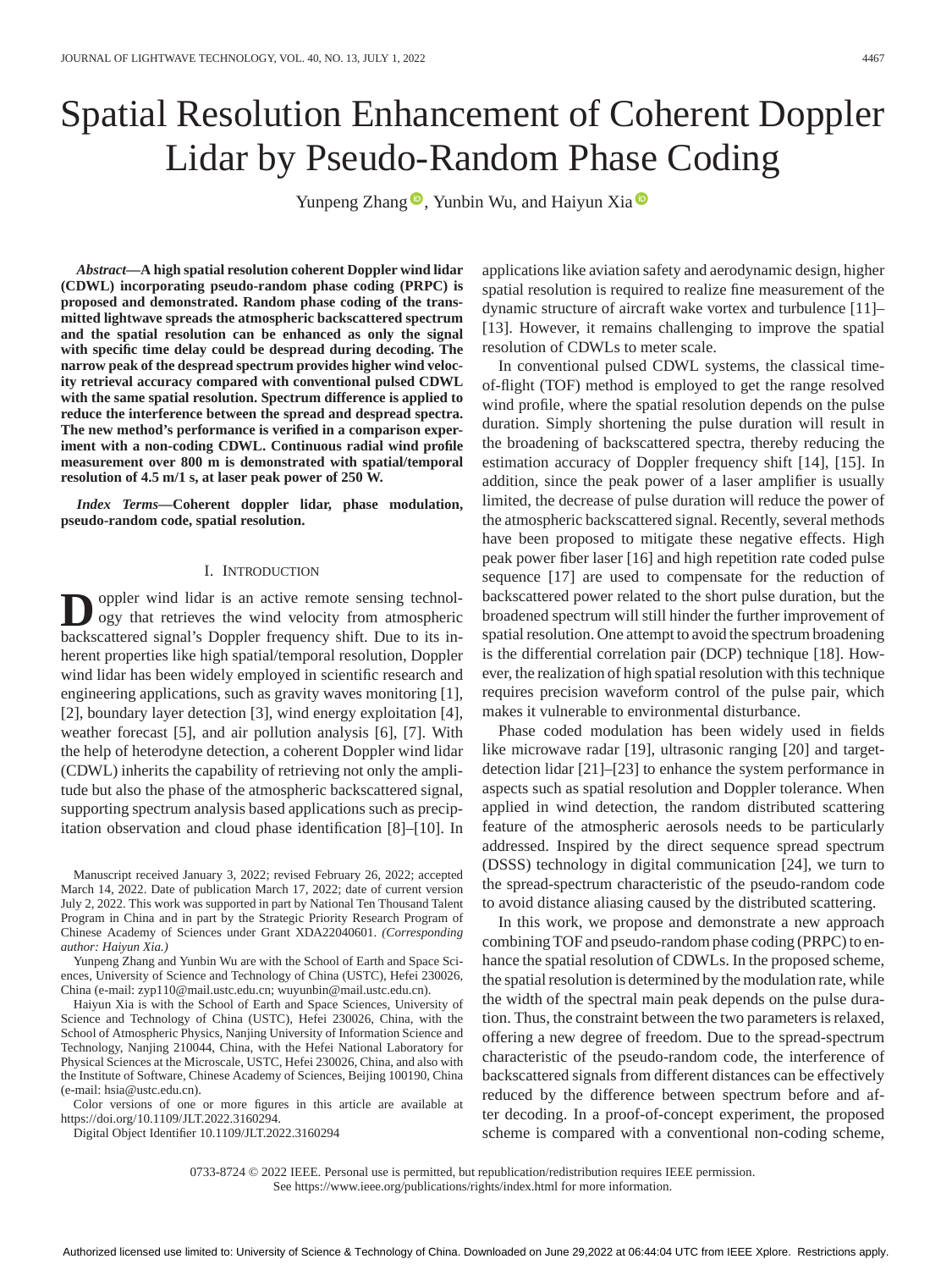

Fig. 1. Principle of the proposed pseudo-random phase coding lidar. Backscattered signal (a) not aligned (b) aligned to the decoding sequence; (c) Not aligned (d) aligned signal after decoding; Averaged Power spectral density (PSD) of the (e) not aligned (f) aligned signal.

thus validating its advantage of spatial resolution improvement without spectrum broadening. Furthermore, continuous radial wind profiling with the spatial and temporal resolution of 4.5 m and 1 s is realized. Since only minor hardware changes need to be made to the conventional pulsed CDWLs, the proposed scheme has the potential to significantly enhance the performance of existing systems.

### II. PRINCIPLE

## *A. CDWL With Pseudo-Random Phase Coding*

The principle of the PRPC lidar is shown in Fig. 1. The transmitted pulse is phase encoded by a pseudo-random binary sequence (PRBS), and the electric field of the lightwave can be expressed as:

$$
E(t) = A(t) \exp(j2\pi f_c t + j\theta(t))
$$
 (1)

where  $A(t)$  is the amplitude envelope of the uncoded pulse,  $f_c$  is the carrier frequency, and  $\theta(t)$  is the coded phase. When the PRBS is mapped to 0 and  $\pi$ , the coded phase term can be simplified as:

$$
B(t) = \exp(j\theta(t)) = \begin{cases} +1, & (\theta = 0) \\ -1, & (\theta = \pi) \end{cases}
$$
 (2)

According to the classical "feuilleté" model of atmospheric scattering [25], the transmitted pulse's backscattered signal can be modeled as the superposition of the random atmospheric reflections from different slices. After heterodyne detection, the received signal is:

$$
r(t) = \int A\left(t - \frac{2z}{c}\right) B\left(t - \frac{2z}{c}\right) \kappa(z)
$$

$$
\times \exp\left(j2\pi\left(f_c + f_d(z) - f_{LO}\right)t\right) dz \tag{3}
$$

where  $f_{LO} = f_c - f_{IF}$  is the frequency of the local oscillator with  $f_{IF}$  being the intermediate frequency (IF),  $f_d(z)$  is the

Doppler frequency shift caused by the motion of aerosols, and  $\kappa(z)$  is a circular random variable representing the random scattering feature of the atmosphere. Constants are omitted from the equation for brevity.

To retrieve the wind velocity at distance  $z_0$ , the received signal  $r(t)$  is truncated by a window function  $W(t - t_0)$  and then decoded with the delayed modulation sequence  $B(t - t_0)$ , where  $t_0 = 2z_0/c$  is the TOF corresponding to  $z_0$  and *c* is the speed of light. Substituting (1) and (2), the decoded signal is expressed as:

$$
r_{de}(t) = \int B\left(t - \frac{2z}{c}\right)B\left(t - \frac{2z_0}{c}\right)A\left(t - \frac{2z}{c}\right)W\left(t - \frac{2z_0}{c}\right)
$$

$$
\times \kappa(z) \exp\left(j2\pi\left(f_d(z) + f_{IF}\right)t\right)dz
$$
(4)

As illustrated in Fig. 1(a) to (d), only signal well aligned to the decoding sequence can be decoded effectively. As the bit interval of the modulation sequence is  $T_b$ , we define the spatial resolution as:

$$
\Delta z = \frac{1}{2}cT_b \tag{5}
$$

The integral in (4) can be divided into two parts, corresponding to the non-aligned  $(|z - z_0| > \Delta z/2)$  and aligned  $(|z - z_0| \leq \Delta z/2)$  signals. The former's power spectral density (PSD) is spread by the pseudo-random modulation while the latter's PSD is despread in the decoding, as shown in Fig. 1(e) and (f). Therefore, the PSD of the decoded signal is mainly composed of two parts, and the despread narrow one corresponds to the backscattered spectrum from  $z_0$  with a spatial resolution of  $\Delta z$ .

To further clarify the spatial resolution of the PRPC scheme, a numerical simulation based on (4) is conducted, where the IF is set to be zero for brevity. The pulse intensity envelope is set to be a truncated Gaussian function with full width at half maximum (FWHM) of 135 ns and a matched window function is used. With a modulation bit interval of 30 ns, the decoded spectrum and its composition are illustrated in Fig. 2(a). Besides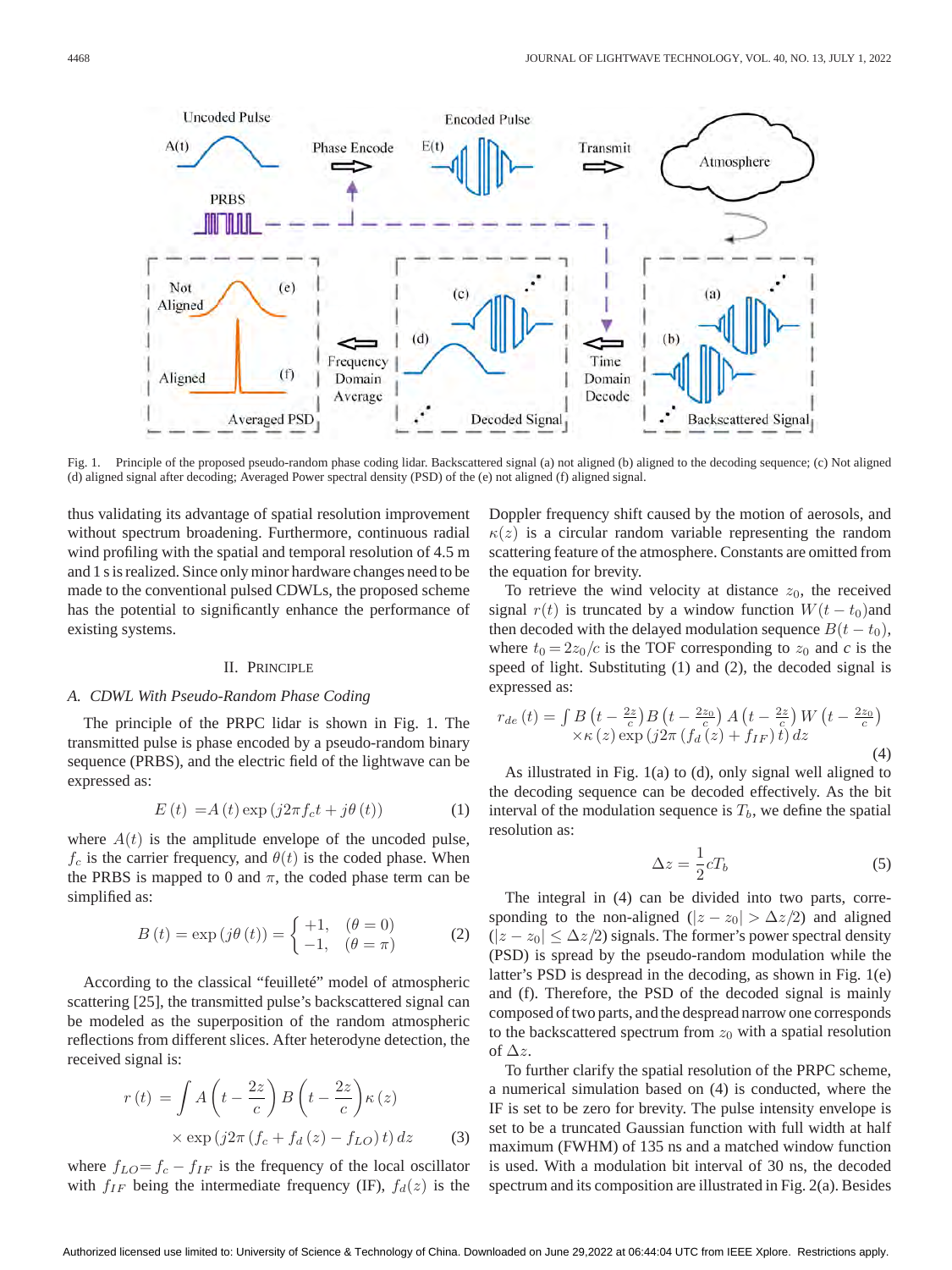

Fig. 2. Illustration of the spectral components in the decoded spectrum. (a) Signal from all scatters; (b) Signal from the scatters in a spatial resolution cell.



Fig. 3. (a) The decoded and undecoded spectrum; (b) The differential spectrum and its Gaussian fit.

the spread and despread parts, harmonic components centered at  $\pm$ 33.3 MHz can be observed, which are consistent with the modulation rate of  $R_b = 1/T_b$ . When limiting the integral region of (4) to  $|z - z_0| \leq \Delta z/2$ , the contribution of the backscattered signal in a spatial resolution cell can be extracted as in Fig. 2(b). Compared with Fig. 2(a), it can be seen that 95% of the despread component is contributed by the backscattered signal from an atmospheric cell within range  $\Delta z$ , which validates the definition of  $\Delta z$  as spatial resolution.

## *B. Spectrum Difference for Spatial Resolution Enhancement*

Due to the overlap between the spectrum components, the frequency estimation of the despread part can be interfered by the spread part, which leads to the contamination of the spatial resolution. To overcome this obstacle, a spectrum difference technique is adopted.

Let  $Q_{sp}$  and  $Q_{ds}$  denote the spread and despread spectrum. As described above, the two portions in the decoded spectrum originate from the backscattered signal in and out of the spatial resolution cell, respectively. Thus, the decoded spectrum can be written as:

$$
S_{de}(f; z_0) = Q_{ds}\left(f; |z - z_0| \le \frac{\Delta z}{2}\right)
$$

$$
+ Q_{sp}\left(f; |z - z_0| > \frac{\Delta z}{2}\right)
$$
(6)

On the other hand, if the received signal is not decoded, all the backscattered signal's spectrum would be spread, as illustrated



Fig. 4. Processing flow of the PRPC lidar algorithm, where  $\langle \cdot \rangle$  refers to averaging over laser shots.

in Fig. 3(a). Then, the undecoded spectrum is expressed as:

$$
S_{un}(f; z_0) = Q_{sp}\left(f; |z - z_0| \le \frac{\Delta z}{2}\right)
$$

$$
+ Q_{sp}\left(f; |z - z_0| > \frac{\Delta z}{2}\right) \tag{7}
$$

The difference of the two spectra eliminates the signal outside the spatial resolution cell, resulting in:

$$
S_D(f; z_0) = S_{de}(f; z_0) - S_{un}(f; z_0)
$$

$$
= Q_{ds}\left(f; |z - z_0| \le \frac{\Delta z}{2}\right)
$$

$$
- Q_{sp}\left(f; |z - z_0| \le \frac{\Delta z}{2}\right) \tag{8}
$$

The differential spectrum is shown in Fig. 3(b). Since the decoding does not change the signal's energy, the total area under the  $S_D$  curve should be zero, which leads to the negative part in the figure. As shown by the red dash line in Fig. 3(b), the differential spectrum can be well depicted by a 4-Gaussian model, where two of the functions are concentric and the other two have frequency shift of  $\pm R_b$ . The 4-Gaussian model can be used as a spectrum pattern to facilitate the center frequency estimation.

According to the presented analysis, the data processing algorithm of the PRPC lidar is summarized as Fig. 4.

#### III. EXPERIMENT

## *A. System Layout*

The system layout of the proposed PRPC lidar is shown in Fig. 5. A continuous-wave (CW) laser (Amonics ALiDAR-150-Seed) at 1550 nm is split into two parts, the major and minor portions serve as the seed of the transmitted pulse and the local oscillator (LO), respectively. The continuous seed is modulated into pulses with repetition rate of 12.5 kHz by an acousto-optic modulator (AOM). Meanwhile, a frequency shift of 80 MHz is introduced. The pulses are phase encoded by an electro-optic phase modulator (EOPM, iXblue MPZ-LN-20) with the half-wave voltage of 7 V. The PRBS is set to be a 10-bit M-sequence [24] prestored in an arbitrary wave generator (AWG, Keysight 33622A) with a length of 1000. The electrical signals feeding to the AOM and EOPM are triggered synchronously. And the time delay between the two driving signals is carefully adjusted by monitoring the modulated lightwave by homodyne detection, ensuring the alignment of the optical pulse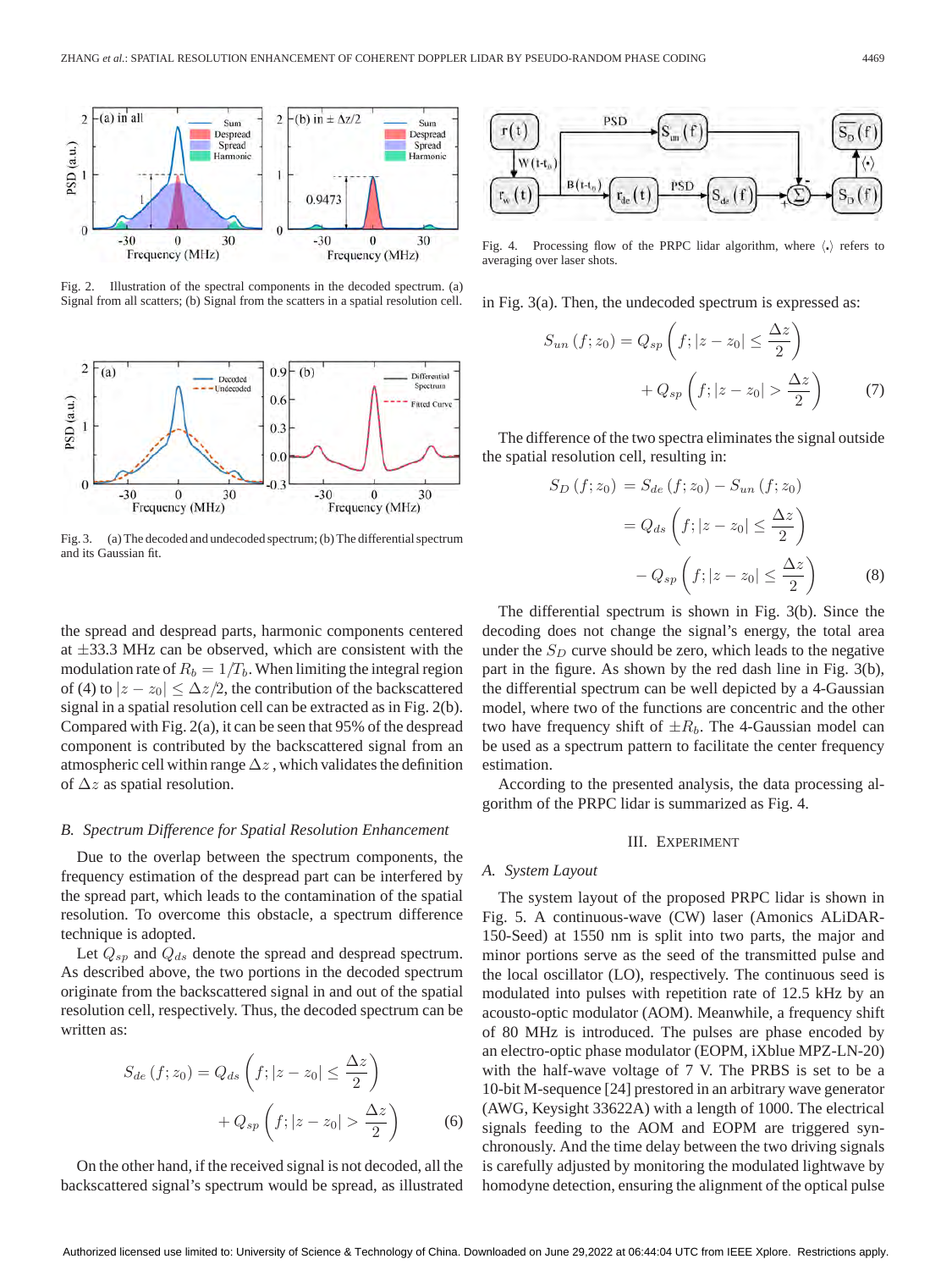

Fig. 5. System layout of the PRPC lidar. CW, continuous-wave laser; BS, beam splitter; Iso, isolator; AOM, acousto–optic modulator; EOPM, electrooptic phase modulator; EDFA, erbium-doped fiber amplifier; Cir, circulator; AWG, arbitrary wave generator; BPD, balanced photodetector; ADC, analogto-digital converter; PC, personal computer.

TABLE I SUMMARY OF KEY SYSTEM PARAMETERS

| Parameters            | Value            |
|-----------------------|------------------|
| Transmitter:          |                  |
| Center wavelength     | 1550.12 nm       |
| Pulse peak power      | 250 W            |
| Pulse repetition rate | $12.5$ kHz       |
| AOM frequency shift   | 80 MHz           |
| AOM extinction ratio  | $80 \text{ dB}$  |
| Transceiver:          |                  |
| Telescope diameter    | $100 \text{ mm}$ |
| Focal length          | 550 mm           |
| Beam full divergence  | 44 µrad          |
| Circulator isolation  | 30dB             |
| Receiver:             |                  |
| Receiving bandwidth   | 220 MHz          |
| Sample rate           | 500 MSps         |
| Temporal resolution   | 1 <sub>s</sub>   |

and the modulating sequence. An erbium-doped fiber amplifier (EDFA, Amonics ALiDAR-150-AMP) is employed to amplify the coded pulses. Benefiting from the large core diameter of the EDFA's output fiber, the peak power can be amplified to 250 W without being distorted by the stimulated Brillouin scattering. After amplification, the phase coded pulses are transmitted to the atmosphere by a 100-mm telescope, which is also used to collect the atmospheric backscattered signal. Guided by a circulator, the received optical signal is mixed with the LO and down converted into electrical signal in IF band after beating on a balanced photodetector (BPD). The analog bandwidth of the receiver is limited to 220 MHz to avoid frequency aliasing when digitized by an analog-to-digital converter (ADC) at 500 MSps. The digitized raw data are stored in a computer for offline processing with the algorithm depicted in Fig. 4. The temporal resolution is set to 1 s, accumulating the backscattered spectra from 12.5k laser shots. The key system parameters are summarized in Table I.

#### *B. Proof-of-Concept Experiment*

In a first experiment, the performance of CDWLs based on PRPC method and conventional non-coding (NC) method is compared. The FWHM of the pulse intensity envelope in the PRPC lidar is 185 ns and the modulation bit interval is 100 ns. Meanwhile, the FWHM pulse duration of the NC lidar is



Fig. 6. (a) Eye diagram of the coded pulses with  $T_b = 100$  ns. (b) Comparison of the normalized backscattered spectra obtained by the PRPC and NC methods.



Fig. 7. Spectra measured by the PRPC-100ns lidar at (a) 300 m and (b) 850m and corresponding Gaussian fits.

set to be 100 ns to achieve similar spatial resolution. Other parameters of NC lidar are shared with PRPC lidar as in Table I. For brevity, the two systems will be referred to as PRPC-100ns and NC-100ns, according to the time parameter directly related to spatial resolution.

During the experiments, the modulated lightwave is first monitored by homodyne detection with a 180◦optical hybrid [26]. Fig. 6(a) shows the eye diagram of the transmitted signal, which is formed by overlaying the coded pulses' electric field. The transition time between different bits is about 5 ns, limited by the AWG's analog bandwidth. After collecting the raw data in time domain, the range resolved PSD can be got by the periodogram [15]. A Gaussian window with FWHM of 270 ns is used to match the electric field envelope of the pulses. For each spectrum, the fast Fourier transform (FFT) length is extended to 4096 through zero padding with frequency sampling interval of 0.122 MHz. As an example, the backscattered spectra at 300 m are shown in Fig. 6(b). To display the difference of spectral width clearly, the spectra of the two methods are normalized by the peak value. Since the width of the main spectral peak in PRPC method is decided by the pulse envelope rather than modulation rate, the PRPC-100ns has a sharper spectrum compared with the NC-100ns, which is beneficial to the center frequency estimation accuracy [14].

The center frequency of the PRPC method can be estimated with the 4-Gaussian model described in Section II. When the carrier-to-noise ratio (CNR) is high, the spectrum measured in experiment can be well fitted by the model, as shown in Fig. 7(a). However, when the secondary peak with center shift  $R_b$  is seriously corrupted by noise, the center estimation would not benefit from the multi-peak structure. Then, 1-Gaussian fit should be used to focus on the main peak, as shown in Fig. 7(b).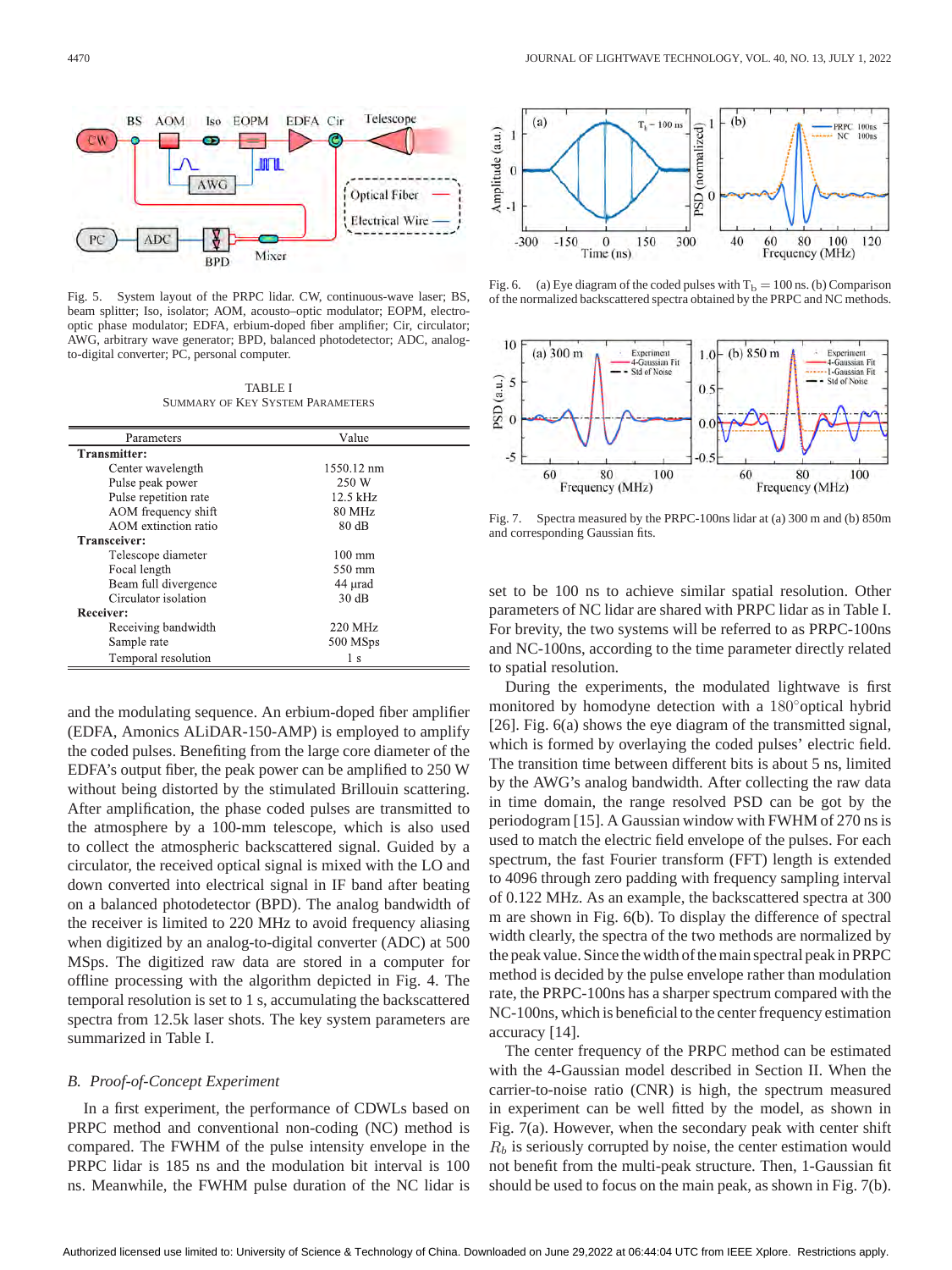

Fig. 8. (a) Narrowband CNR and (b) radial wind velocity profiles of the PRPC and the NC lidar.

A practical criterion is whether the fitted secondary peak exceeds the standard deviation (std) of the noise.

In a wind profiling experiment, measurement results of lidars with the two different configurations are plotted in Fig. 8, where the blue solid line and orange short-dash line stand for the PRPC-100ns and NC-100ns, respectively. Fig. 8(a) shows the narrowband CNR [27] of the two methods. In the PRPC method, the narrowband CNR is calculated by the power of the fitted main peak divided by the noise power under the peak. Compared with NC-100ns, the PRPC-100ns has higher CNR at the same spatial resolution and laser peak power. Admittedly, the NC-100ns has a smaller pulse energy due to its short pulse duration. But it should be recognized that this deterioration in pulse energy is inevitable. Since the spatial resolution and pulse duration in the NC method are coupled, to get specific spatial resolution under limited peak power, the pulse energy has to be confined.

The wind velocity is derived from the Doppler frequency shift estimated by the Gaussian fit. In this work, 1-Gaussian model is used for simplicity. In Fig. 8(b), the radial wind velocity profiles measured by the two methods are quite consistent within 600 m, confirming the PRPC lidar's spatial resolution. Between 600 and 1000 m, the profile of NC-100ns fluctuates around that of PRPC-100ns due to the low CNR.

### *C. High-Spatial-Resolution Wind Profiling*

To further explore the performance of the PRPC method, a second experiment is carried out at a high spatial resolution of 4.5 m. According to (5), the modulation bit interval is 30 ns and the FWHM of the pulse intensity envelope is optimized to 135 ns. The FWHM of the Gaussian window function is set to be 160 ns. To validate the measurement by the PRPC lidar, a NC lidar with the same pulse intensity envelope is used as a reference. The spatial resolution of the NC lidar is about 20 m, estimated by the pulse duration. The instruments are placed on the 9th floor of the laboratory building with the telescope pointing horizontally.

The eye diagram of the transmitted pulses in PRPC-30 ns is shown in Fig. 9(a). After accumulation for 1 s, the normalized



Fig. 9. (a) Eye diagram of the coded pulses with  $T_b = 30$  ns. (b) Comparison of the normalized backscattered spectra obtained by the PRPC and NC methods.



Fig. 10. Radial wind velocity profiles obtained by continuous observation over 4 s. (a)-(d) The PRPC and the NC lidar measurements with temporal resolution of 1 s.

backscattered spectra at 300 m are compared in Fig. 9(b). Since pulses with the same intensity envelope are employed, the spectral widths of PRPC-30ns and NC-135ns are quite close. Meanwhile, if narrowing the pulse duration in a NC lidar to achieve the same spatial resolution as the PRPC-30ns, the backscattered spectrum will be greatly broadened, making it hard to retrieve the Doppler frequency shift [28].

Fig. 10 shows the wind velocity profiles obtained by the two methods, where the blue marked line and black dash line stand for the PRPC-30 ns and NC-135 ns, respectively. Continuous profiling over 4 s is conducted to observe the evolution of atmospheric wind field. As illustrated in Fig. 10, the two sets of lines have the same trend versus distance. Differences between the two lidars' measurements are observed at some distances (like 450 m), which can be attributed to the low spatial resolution of the NC-135 ns. Influenced by the buildings on the campus, there could be some fine structures in the wind field. Under a lower spatial resolution, the wind profiles of the NC-135 ns are smoothed, showing less details compared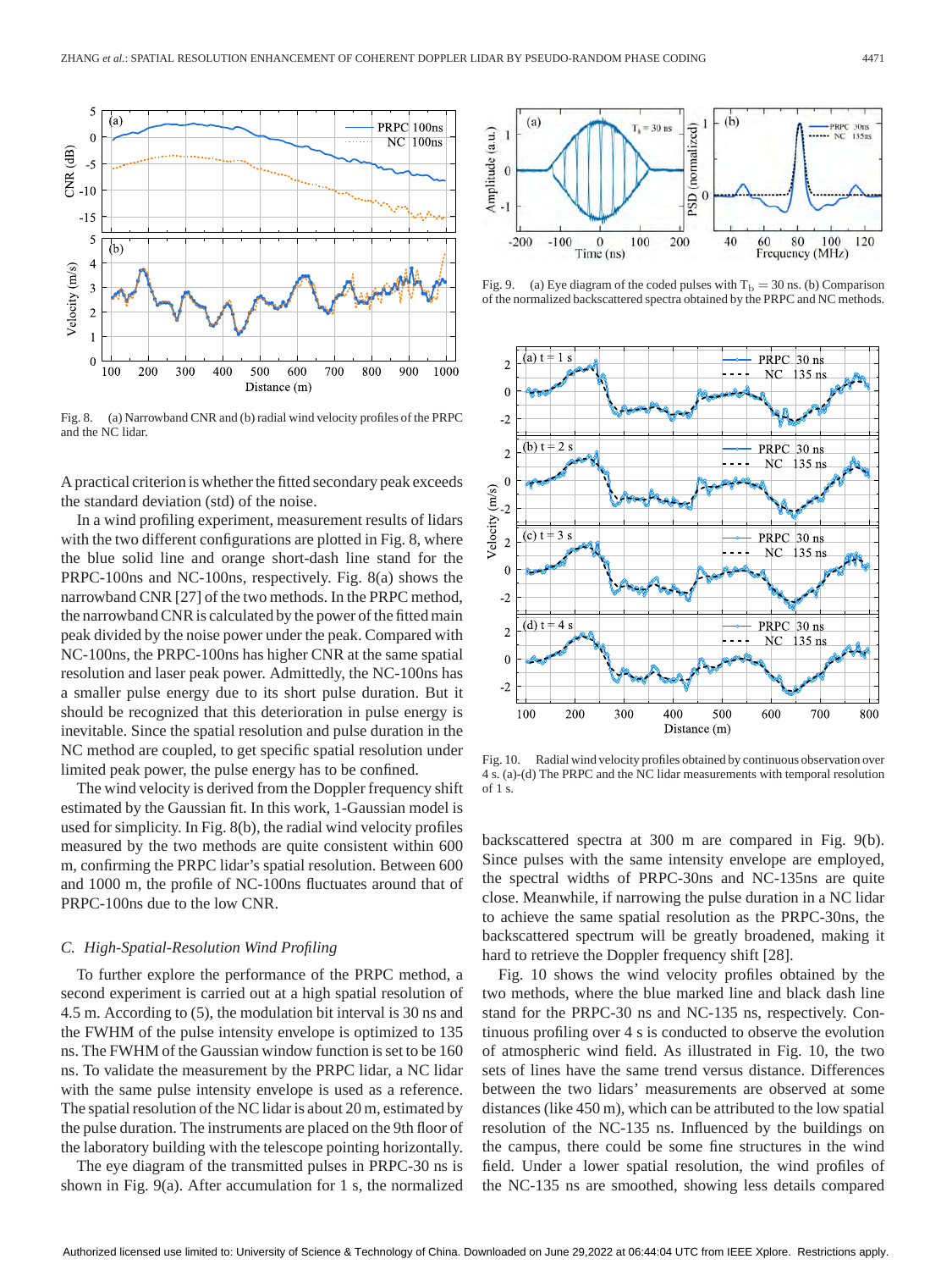with the PRPC-30 ns. During the experiment, the profile of the PRPC-30 ns changes continuously around that of the NC-135 ns. This continuity conforms the time-varying characteristics of the wind field, which further verifies the reliability of the measurement.

## IV. DISCUSSION

In conventional pulsed CDWLs, both the spectrum width and the spatial resolution are related to the pulse duration. The PRPC method decouples two of the three parameters, making the pulse duration configurable under a certain spatial resolution. This flexibility allows more energy to be contained in one pulse under limited peak power, thereby improving the narrowband CNR [27]. Even at the same pulse energy, a narrow spectrum can still benefit the center frequency estimation [14]. However, as illustrated in Fig. 2, increasing the pulse duration will also reduce the energy proportion of the despread spectrum, making it more vulnerable to the interference of the spread spectrum and noise. In addition, the specular reflection from the output optics in a monostatic configuration will increase the blind area [29], which is unfavorable in some applications. Trade-offs need to be made based on requirements. Indeed, optimizing the pulse duration and modulation scheme for specific applications is a comprehensive work to be done.

The spatial resolution of the proposed system can be further upgraded by increasing the modulation rate. It is worth noting that although the Doppler frequency shift is estimated by the narrow main peak after decoding, a wide bandwidth is still required by the receiver. Since the decoding is conducted in time domain, if the undecoded signal is distorted by the limited bandwidth, the results could be contaminated by the inter symbol interference (ISI) [30]. Hence, to further improve the spatial resolution, the bandwidth of both the transmitter and the receiver needs to be increased to support encoding and decoding at higher rate.

In our previous work [18], the DCP technique is used to enhance the spatial resolution of CDWLs by the amplitude modulation of paired pulses and corresponding data processing algorithm. Due to the time-dependent gain profile of the EDFA [29], the modulating signals need to be particularly designed to minimize the difference between the amplified common parts in one pulse pair. And the environmental disturbance may be introduced into the system through the EDFA's gain profile. In this work, the proposed PRPC method is insensitive to the intensity fluctuation, making it more robust. Moreover, since the measurement of the PRPC lidar relies on the spectra accumulation of each pulse rather than pair, nearly half of the average power can be saved compared to the DCP method at the same resolution.

Considering that the phase modulation doesn't change the intensity envelope of pulses, the PRPC method can be migrated to the conventional pulsed CDWLs with only minor changes in hardware (i.e., inserting a EOPM and its driver). This compatibility allows it to be used to upgrade existing systems and significantly accelerates the development and application of the new method.

#### V. CONCLUSION

A CDWL with meter-scale spatial resolution incorporating PRPC technique is proposed and experimentally demonstrated. The new method offers an approach to improve the spatial resolution without broadening the spectrum peak. Benefiting from the spectrum spreading effect of the pseudo-random code, the backscattered signals from different distances can be separated in the decoding process and extracted by a difference operation. The performance of the proposed system is validated in experiments. By comparing with non-coding CDWLs, the spatial resolution and spectrum feature of the PRPC lidar are confirmed. The system has the potential of applying to areas such as aviation safety and aerodynamic research where high spatial resolution wind profiles are required. In addition, due to its compatibility with conventional non-coding scheme, the proposed method has the opportunity to enhance the spatial resolution of deployed CDWLs.

#### **REFERENCES**

- [1] B. Witschas, S. Rahm, A. Dörnbrack, J. Wagner, and M. Rapp, "Airborne wind lidar measurements of vertical and horizontal winds for the investigation of orographically induced gravity waves," *J. Atmos. Ocean. Technol.*, vol. 34, no. 6, pp. 1371–1386, Jun. 2017.
- [2] M. Jia *et al.*, "Long-lived high-frequency gravity waves in the atmospheric boundary layer: Observations and simulations," *Atmos. Chem. Phys.,* vol. 19, no. 24, pp. 15431–15446, Dec. 2019.
- [3] Y. Yang *et al.*, "Diurnal evolution of the wintertime boundary layer in urban beijing, China: Insights from doppler lidar and a 325-m meteorological tower," *Remote Sens.*, vol. 12, no. 23, Dec. 2020, Art. no. 3935.
- [4] T. Mikkelsen, "Lidar-based research and innovation at DTU wind Energy– a review," *J. Phys. Conf. Ser.*, vol. 524, Jun. 2014, Art. no. 012007.
- [5] N. J. Harvey, R. J. Hogan, and H. F. Dacre, "Evaluation of boundarylayer type in a weather forecast model utilizing long-term doppler lidar observations," *Q. J. R. Meteorol. Soc.*, vol. 141, no. 689, pp. 1345–1353, Apr. 2015.
- [6] Y. Yang *et al.*, "Characteristics of heavy particulate matter pollution events over Hong Kong and their relationships with vertical wind profiles using high-time-resolution doppler lidar measurements," *J. Geophys. Res.: Atmos.*, vol. 124, no. 16, pp. 9609–9623, Dec. 2019.
- [7] T. Huang *et al.*, "Assessing transboundary-local aerosols interaction over complex terrain using a doppler LiDAR network," *Geophys. Res. Lett.,* vol. 48, no. 12, Jun. 2021, Art. no. 2021GL093238.
- [8] T.Wei, H. Xia, B. Yue, Y.Wu, and Q. Liu, "Remote sensing of raindrop size distribution using the coherent doppler lidar," *Opt. Exp.*, vol. 29, no. 11, pp. 17246–17257, May 2021.
- [9] J. Yuan *et al.*, "Cloud seeding evidenced by coherent doppler wind lidar," *Remote Sens.*, vol. 13, no. 19, Sep. 2021, Art. no. 3815.
- [10] J. Yuan, H. Xia, T. Wei, L. Wang, B. Yue, and Y. Wu, "Identifying cloud, precipitation, windshear, and turbulence by deep analysis of the power spectrum of coherent doppler wind lidar," *Opt. Exp.*, vol. 28, no. 25, pp. 37406–37418, Dec. 2020.
- [11] I. N. Smalikho and V. A. Banakh, "Estimation of aircraft wake vortex parameters from data measured with a 1.5 um coherent doppler lidar," *Opt. Lett.*, vol. 40, no. 14, pp. 3408–3411, Jul. 2015.
- [12] I. N. Smalikho, V. A. Banakh, F. Holzäpfel, and S. Rahm, "Method of radial velocities for the estimation of aircraft wake vortex parameters from data measured by coherent doppler lidar," *Opt. Exp.*, vol. 23, no. 19, pp. A1194–A1207, Sep. 2015.
- [13] S. Wu, X. Zhai, and B. Liu, "Aircraft wake vortex and turbulence measurement under near-ground effect using coherent doppler lidar," *Opt. Exp.,* vol. 27, no. 2, pp. 1142–1163, Jan. 2019.
- [14] B. J. Rye and R. M. Hardesty, "Discrete spectral peak estimation in incoherent backscatter heterodyne lidar. I. Spectral accumulation and the cramer-rao lower bound," *IEEE Trans. Geosci. Remote Sens. Lett.*, vol. 31, no. 1, pp. 16–27, Jan. 1993.
- [15] R. G. Frehlich and M. J. Yadlowsky, "Performance of mean-frequency estimators for doppler radar and lidar," *J. Atmos. Ocean. Technol.*, vol. 11, no. 5, pp. 1217–1230, Oct. 1994.